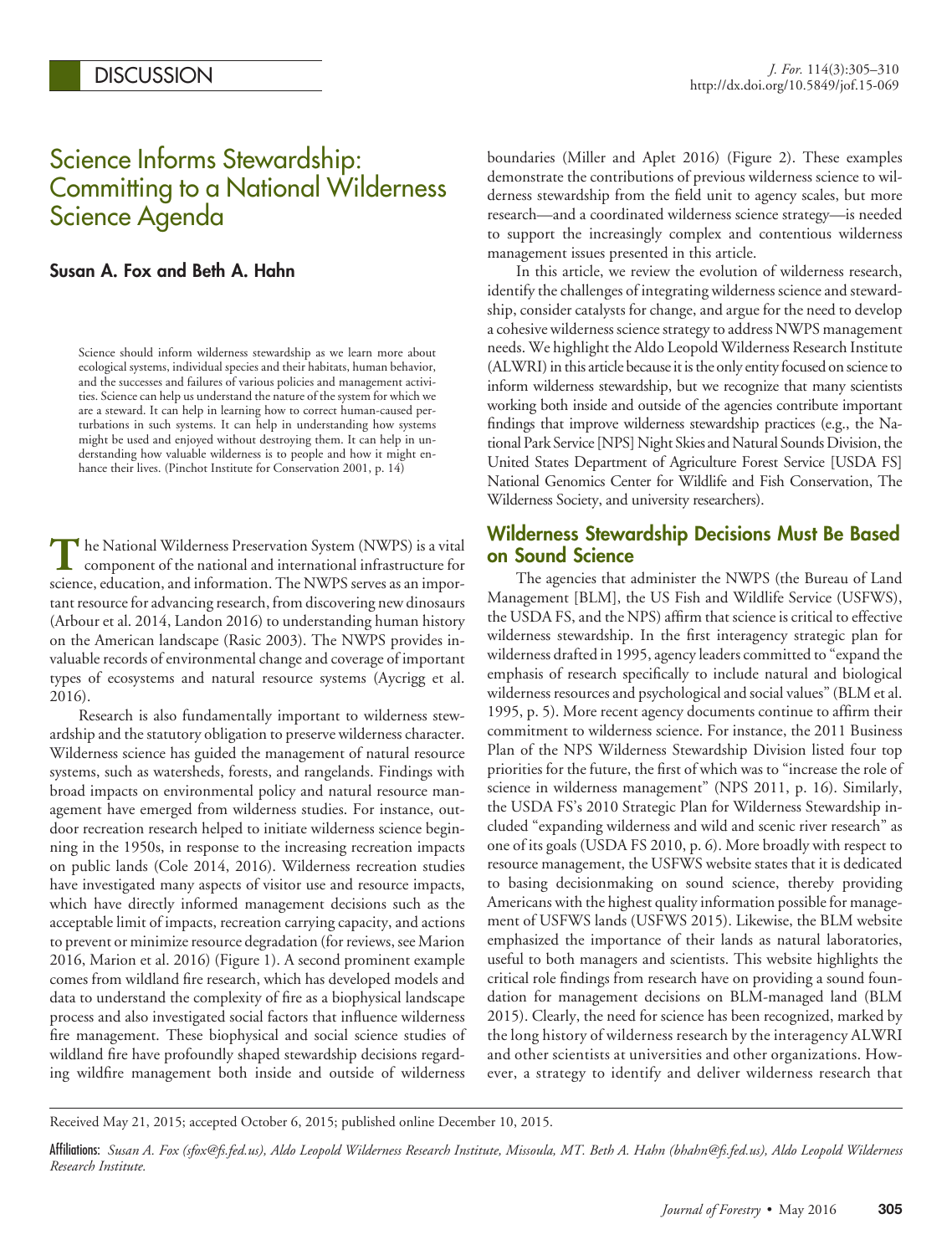

**Figure 1. Campsite in the Boundary Waters Canoe Area Wilderness that is heavily affected by wilderness visitors. Wilderness research on visitor use impacts resulted in management guidelines to mitigate the effects of visitor use. (Photo by Jeff Marion.)**



**Figure 2. The 2013 the Gold Pan Fire in the Selway Bitterroot Wilderness spread to more than 40,000 acres, but management decisions to allow wildfires to burn in this area over the last several decades reduced the severity of the burn. ALWRI scientists help managers by providing science describing how natural wildfires help reduce the frequency and severity of future fires. (Photo by Bob Mutch.)**

addresses current and future stewardship priorities is lacking, and wilderness lands are at risk without the information to support them.

In addition to agency-level support, wilderness managers recognize the need for wilderness science, as demonstrated in the 2014 survey of NWPS managers (Dawson

et al. 2016). Based on survey results, priorities for better science-based information include (1) understanding public attitudes toward management for adapting to climate change, (2) determining public attitudes toward ecological restoration, (3) understanding what is important about wilderness to different stakeholders and to America's diversifying population, and (4) improved understanding of spiritual values and uses of wilderness. Managers also indicated that more research was needed to help them restore fire to its natural ecological role and requested more comprehensive protocols to inventory and monitor natural resources in wilderness.

## **The Evolution of Wilderness Science**

Wilderness science has evolved dramatically since the establishment of the NWPS in 1964. Its roots can be traced to the establishment of the first federal public lands in the United States (for a review, see Cole 2014). Of course, scientific work important to wilderness stewardship has been ongoing much longer. Biophysical studies in wildlands constitute a literature base that includes both basic and applied research in fields such as forestry, wildlife and fisheries biology, and hydrology. These scientific inquiries have enhanced our general understanding of natural systems and thus benefit wilderness stewardship and protection. The first dedicated wilderness research program was the USDA FS Wilderness Management Research Unit, established in 1967 and based in Missoula, Montana. Under that program, a more systematic, long-term approach to wilderness science began, which included the following: better measurement of wilderness visitor use; an understanding of the experiences, attitudes, and preferences of wilderness visitors; and exploration of ways to manage wilderness within its carrying capacity. This program also produced wilderness studies of fire ecology, vegetation, wildlife, and economics.

Several decades later, an interagency science organization for the NWPS was chartered, which sparked an expansion in wilderness research. In the early 1990s, Congressman Bruce Vento (D-Minnesota) introduced H.R. 4325, the National Forest Wilderness Management Act (1992), which directed the Secretary of Agriculture to establish and maintain a wilderness management program within the USDA FS and to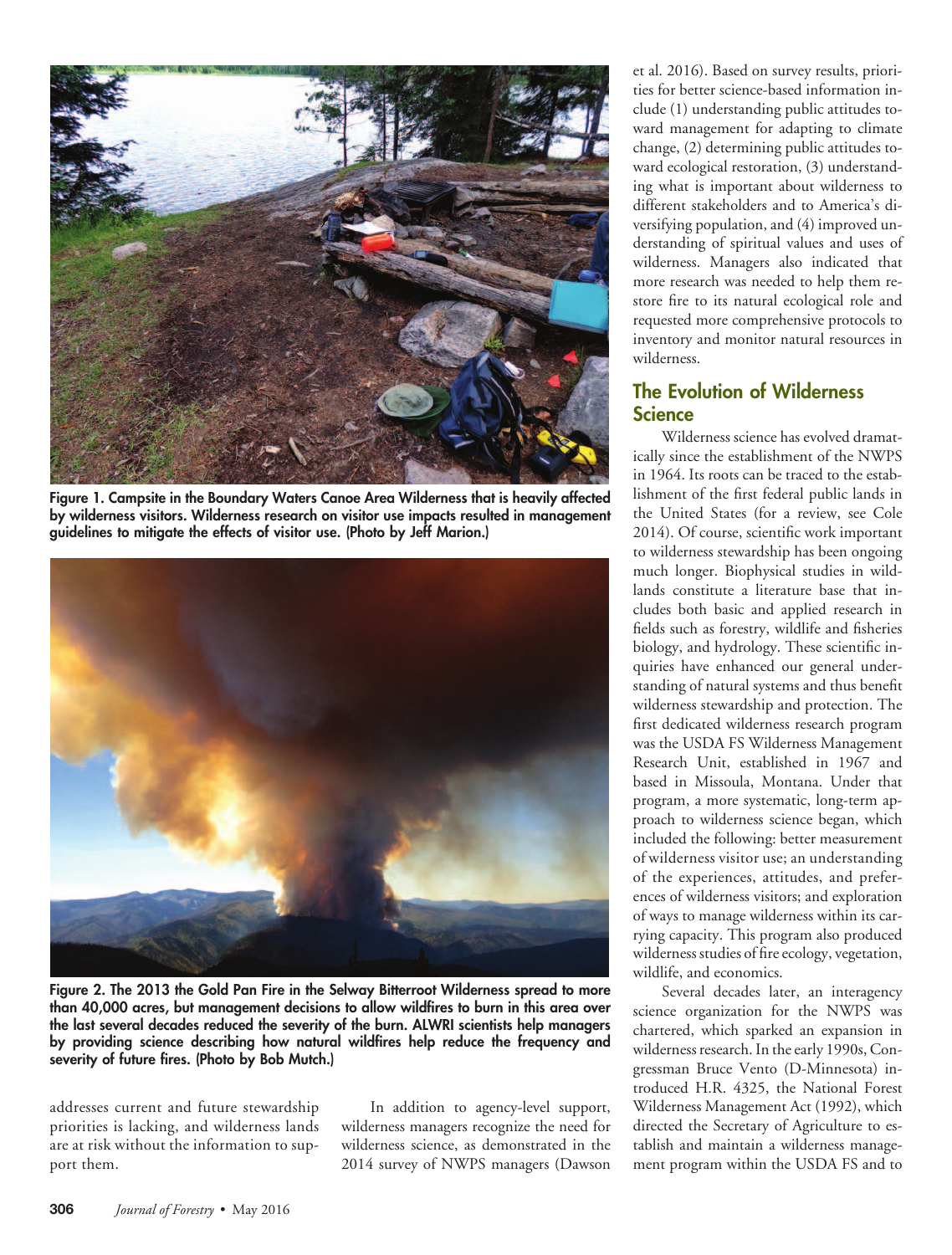

**Figure 3. Federal wilderness agencies use cameras to record the use of water installations by wildlife. Wildlife water catchments are typically installed to benefit game species such as bighorn sheep, but many wildlife species use these water installations. (Photo by USFWS.)**

establish the ALWRI in or near Missoula, Montana. H.R. 4325 also directed the National Academy of Sciences to assess the status of wilderness research nationwide. Although the bill did not pass, it did spur the USDA FS to establish the ALWRI in 1993, with support from the other three wilderness management agencies. Notably, a status assessment of the NWPS has never been completed.

A 2008 charter for the ALWRI expanded on the first strategic plan from 1996 that guided the research agenda during the Institute's formative years (ALWRI 1996, 2008). The charter describes the current scope of wilderness science, which incorporates three complementary components: science for wilderness (informing effective wilderness stewardship); wilderness for landscape sustainability (improving the understanding of the roles of protected lands to the ecological, economic, and social processes, services, and integrity of larger landscapes); and wilderness for science (using wilderness as laboratories to understand the causes and consequences of environmental change, minimally confounded by other influences). Under this umbrella, a diverse array of natural and social science studies in wilderness have been conducted, addressing topics such as the values associated with wilderness, air pollution, invasive species, livestock grazing, wildlife, ecosystem services, and climate change (Cole 2014) (Figure 3). In addition, over the last 10 years, an interagency protocol to define and monitor wilderness character has been developed, which directly addresses the legal mandate to preserve wilderness character (Landres et al. 2015).

## **The Challenge of Integrating Science into Wilderness Stewardship**

Although the NWPS agencies recognize and endorse the need for sound science as the basis of good wilderness stewardship, there are many barriers. These include (1) different mandates and missions between NWPS agencies, (2) the past reorganization of US Department of Interior (USDOI) research programs and scientists, (3) chronic underfunding of wilderness science, (4) lack of effective information exchange, and (5) lack of agency accountability metrics to link wilderness science and stewardship. These impediments are significant and cannot be ignored, but they can be resolved to ensure that science is better coordinated to improve wilderness stewardship. Overcoming these barriers will require cooperation and coordination among NWPS agencies and with external partners and the public.

The NWPS agencies have distinctive missions and mandates and operate under different sets of regulations and policies, such as multiple-use management for the USDA FS and BLM, primary refuge purposes for the USFWS, and an emphasis on recreation and tourism for the NPS. As a result of these disparate agency missions, science programs have developed within each agency to address specific management information needs. As the wilderness system grew and stewardship issues became more complex, however, there was little effort to coordinate science between the NWPS agencies. Thus, opportunities to leverage scientific collaborations and to increase inference from coordinated research sites, by involving multiple agencies and wildernesses, have been lost.

Another barrier to coordinated wilderness science emerged in 1993, when the USDOI wilderness agencies lost their scientists and science funding to the newly created National Biological Survey; just 3 years later, all of these scientists were transferred to a new US Geological Survey (USGS) branch, the Biological Resources Division. These organizational changes were highly controversial and disruptive and weakened the link between science and natural resource management decisions for the NPS, BLM, and USFWS (Parsons 2004). Twenty years later, the repercussions of these DOI science reorganizations still have an impact on wilderness science: the USGS conducts some wildland studies but lacks a wilderness science program.

Coordinated, interagency funding for wilderness science remains elusive, which exerts a strong influence on the type and scope of wilderness studies that are undertaken. Since 1993, base funding to the AWLRI has been provided primarily by USDA FS Research and Development (86%), with smaller portions from the BLM, USFWS, and the NPS, and no base funding from the USGS. To meet research needs, NWPS agencies provide the ALWRI with project funding that is usually site specific and short term and does not allow for longer-term, networked investigations that can be leveraged to more powerfully inform resource management at multiple scales. The funding challenges for wilderness science at the AWLRI are also experienced by university and nongovernment organization scientists, and the piecemeal approach to science funding restricts the ability of wilderness science to inform stewardship.

Information exchange continues to be an area for improvement (Roux et al. 2006). Technology transfer between managers and scientists most often occurs through peerreviewed literature, formal presentations, and occasional training courses. Scientific literature and presentations are outstanding vehicles for delivering research results to scientists but may not effectively reach wilderness managers. Publications may be too specific and too technical and not translated into usable information or metrics that are applied in field operations, such as specific thresholds for wildfire management or wildlife habitat. Managers need useful summaries of science findings across disciplines and a description of how these findings can be best applied to the stewardship problems.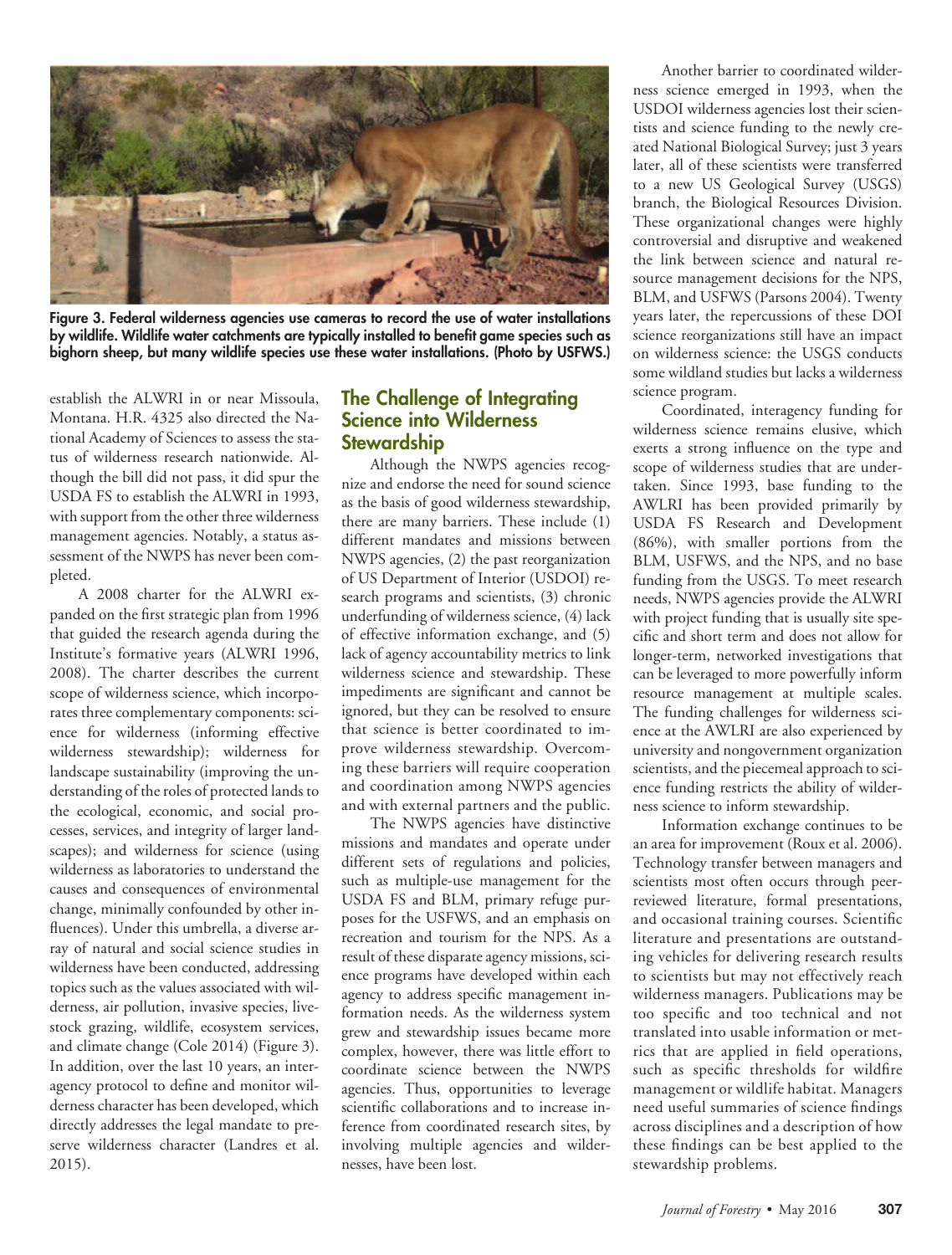Across all the NWPS agencies there is a strong need to explicitly integrate wilderness science into wilderness management plans, stewardship decisions, and performance accounting. Connecting wilderness science and wilderness stewardship in agency accountability metrics and annual reports would demonstrate a solid commitment to meeting the objectives outlined on agency websites and business plans and to fulfilling our legal mandate to preserve wilderness character (Sutherland et al. 2004). Currently, there are no requirements to integrate wilderness science into planning, projects, and reporting; as a result, the prospects for current wilderness science to inform wilderness stewardship may be reduced.

### **Potential Catalysts for Change**

The NWPS agencies have used a variety of internal and external assessments to evaluate their management effectiveness, including the use of science. Here, we focus on two reviews that consider the NWPS and wilderness science. In 1999, the most thorough external assessment of the state of wilderness stewardship was commissioned by all four NWPS agencies, 35 years after passage of the Wilderness Act. The Pinchot Institute for Conservation was asked to convene a panel of experts to examine the critical management issues facing the four agencies and to develop a common set of wilderness management priorities to ensure the future integrity of the NWPS (Pinchot Institute for Conservation 2001). This Wilderness Stewardship Panel included members with significant experience and expertise and also reflected a diversity of wilderness values and perspectives. Perry Brown, then dean of the School of Forestry at the University of Montana, chaired the group.

The Brown Report's extensive recommendations affirmed that, without significant action, the very existence of the wilderness system could be at risk. The panel proposed that stewardship be science informed, logically planned, and publicly transparent. They urged that science programs be enhanced and focused to provide information, professional expertise, and public support for wilderness stewardship. As science expands our understanding of the complexity of ecological processes and functions in wilderness, stewardship becomes necessarily more complex. Wilderness stewardship challenges are further complicated by the diverse social pressures and values as-

sociated with these resources. They concluded that "the scale of the system requires a substantial investment of resources" (Pinchot Institute for Conservation 2001, p. 6). Based on panel recommendations, a new Wilderness Policy Council was created, consisting of senior executives from each of the four federal agencies whose task was to coordinate more closely than in the past on NWPS management. Although consistent agency policies for wilderness stewardship have not been completed (Cordell et al. 2016), the Wilderness Policy Council has expressed increased interest in science, and these leaders have agreed to work toward building base funding for the ALWRI in the coming years.

In 2006, the USDA FS convened an external panel for a Strategic Program Area (SPA) Review of the agency's wilderness research. Because the ALWRI conducts research on the interagency NWPS but is administered by the USDA FS, the SPA Review addressed research for the wilderness system to some extent, but did not evaluate wilderness science efforts in the DOI agencies. The group included high-caliber scientists, educators, and science managers whose major charge was to describe wilderness research needs, opportunities, and priorities and to provide recommendations to USDA FS research leadership on what the wilderness research program should encompass (Turner et al. 2007). The SPA Review team identified the ALWRI as the sole entity with an integrated, coherent wilderness research program that has been effective, despite the modest investment of resources in staff and operational funding. The review noted that ALWRI researchers have articulated a range of threats to the NWPS and the associated science priorities, but limited resources have hampered progress.

Looking toward the future, the SPA panel strongly supported the development of a clearly defined, national USDA FS research program in wilderness research with a compelling vision addressing purpose, goals, objectives, and expected outcomes. The SPA panel also endorsed the need for more funding support for wilderness research in general, and for the ALWRI in particular, by the BLM, USFWS, NPS, and USGS.

There is a resounding consensus—from both the NWPS agencies and external review panels—on the need for science as the foundation for wilderness stewardship. Now we must commit to the development of a

cohesive wilderness science strategy and secure the resources to implement the strategy.

#### **The Importance of Science to Future Wilderness Stewardship**

Looking toward the next 50 years of the NWPS, we expect that managing wilderness lands will become more complex, more contentious, and more litigious, highlighting the need for robust research to inform management decisions. There are many challenges facing the NWPS agencies, and a closer relationship between wilderness science and stewardship can help to address these issues.

The ecological issues challenging the stewardship of NWPS natural and cultural resources are extensive, such as biodiversity loss, invasive species, and air, noise, and light pollution. Climate change already affects many natural and cultural resources in wilderness, and these impacts are accelerating in ways that are not fully understood. Although our scientific knowledge of the interrelationship between natural disturbances, human-caused threats, and wilderness resources has dramatically expanded over the last 50 years, we recognize that our understanding of both system complexity and management responses is incomplete (e.g., wildlife reviewed in Schwartz et al. 2016). As a consequence of these dynamic and complex changes, wilderness managers must rely on science to aid decisions in the face of novel ecosystems, threats, and risks to the NWPS both now and in the future.

In addition to ecological complexity, changes in the American public will shape wilderness stewardship and demand new science to support stewardship decisions (Schwartz et al. 2016, Watson et al. 2016). For instance, one challenge facing wilderness managers is the increasingly diversified, urbanized, and aging America population. Scientists can help wilderness managers and agencies understand the trajectories of those changes and identify how different stakeholders value wilderness. Researchers can also describe the economic values and benefits of wilderness to help make this important resource relevant to diverse populations (Holmes et al. 2016). NWPS managers must balance public demand for access with the requirement that we preserve wilderness character: the untrammeled, natural, undeveloped, and solitude qualities (Figure 4). Science can play a key role in finding this balance by assisting wilderness managers to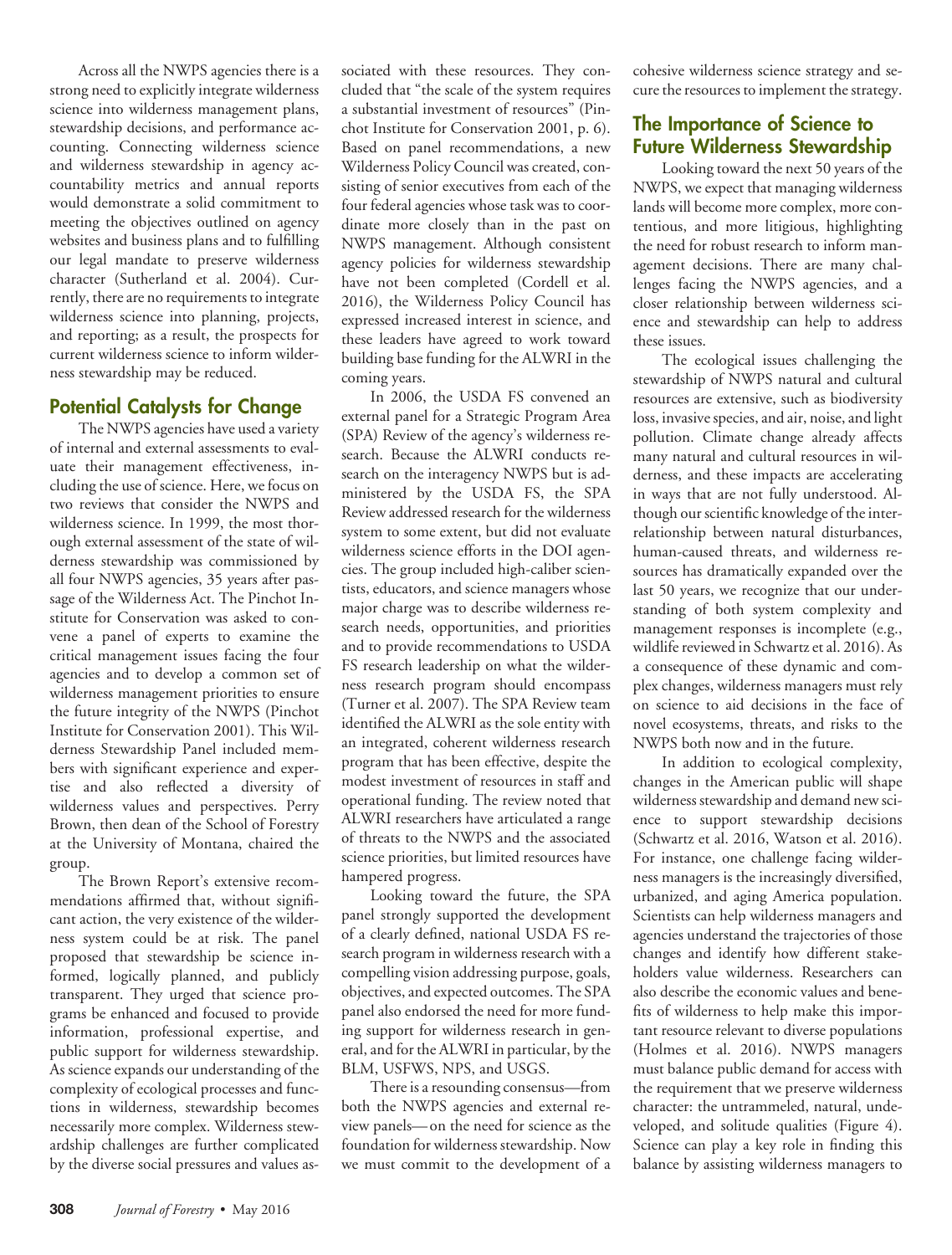

**Figure 4. Describing the character of wilderness areas—their untrammeled, natural, primitive, and solitude qualities—is important to protect it over time as required by the Wilderness Act. Gates of the Arctic in Alaska in one of a number of wildernesses where ALWRI scientists have described and mapped wilderness character.**

understand both the pressures on wilderness (e.g., visitor impacts) and the values and benefits (e.g., ecosystem services). Social media and new technologies are also affecting wilderness resources. For example, social media is changing the way people communicate about wilderness and can concentrate visitation to particular sites in wilderness. Likewise, the increased use of powered hang gliders and newer technologies such as drones to fly over wilderness has diverse effects on wilderness resources such as wildlife populations and visitor experiences (e.g., Wick 2016). Understanding the full range of impacts to wilderness character from these technologies is needed.

The public will continue to question wilderness management decisions in court, and litigation will influence NWPS stewardship. Recent case law reviews offered some interesting patterns. Feller (2014) and Appel (2010) reviewed the cases since 1965 in which NWPS agencies were taken to court. In cases in which plaintiffs sought more protection for wilderness, they won 68% of the time, whereas those in which less protection for wilderness was sought, plaintiffs won 32% of the time. With climate change increasingly altering ecosystem function, the agencies will face more decisions on whether to take restoration actions such as assisted migration, which may result in litigation (Nie and Barns 2014). Ensuring that restoration is based on solid ecological science will be essential to informing court decisions (Long and Biber 2014).

#### **The Way Forward**

The identification of wilderness science priorities continues to evolve. In 2013, the NWPS Wilderness Policy Council asked the ALWRI to conduct a survey of wilderness managers and staff (Dawson et al. 2016). The survey served two main purposes: to inform the development of a new strategic plan for the NWPS and to articulate the science needs of wilderness managers to develop a new science strategy. The Policy Council used survey results to draft the *2020 Vision: Interagency Stewardship Priorities for America's National Wilderness Preservation System* (BLM et al. 2014). In 2015, the ALWRI is developing a comprehensive 10 year strategic plan for wilderness science informed by the wilderness manager's science needs, the strategic goals for the NWPS laid out in the *2020 Vision* document, and research needs for wilderness as defined by scientific experts from relevant fields.

As the ALWRI helps to develop a new science strategy, we invite feedback and collaboration from agency, university, and nongovernment organization partners and the public. The ALWRI will continue to use the criteria established when it was founded to inform a wilderness science agenda: the priorities of wilderness managers and agency wilderness leaders; the conduction of similar or related work elsewhere; and the match between research needs and the expertise of current ALWRI staff and our collaborators (ALWRI 1996). We are continuing to de-

velop a network of affiliated scientists for funding and science partnerships to address the priority research needs of managers using a cost-effective, flexible approach (Roux et al. 2015). The new science strategy for the ALWRI needs to define how we can improve information exchange. We plan to do the following: present wilderness science findings in regional and national wilderness training courses; produce more syntheses of science findings; and participate in the development of new wilderness management plans.

Implementing a strategic wilderness program will require additional funds from diverse sources and greater commitment from the NWPS agencies. To conduct the most critical science research needed by the NWPS, we must expand financial support for research and applications. Building capacity and broadly applicable research requires the commitment to fund a strategic wilderness science program. One way of addressing the need for consistent and adequate long-term funding is to develop financial endowments to fund research. While we are working with all of the NWPS agencies to build consistent base funding support, we are also working to establish an external endowment with the outdoor recreation industry and private investors that can also provide the fiscal foundation for a comprehensive wilderness research program. In the next phase of our science program we will also work with agency wilderness leaders to develop performance measures for wilderness stewardship that require the integration of science as a component of agency accountability. When science is a part of stewardship planning and accomplishments reporting, then it will be truly integrated into NWPS goals.

The future is promising for the extraordinary natural and cultural resources of the National Wilderness Preservation System. In 2014, the NWPS agencies used the 50th anniversary of the Wilderness Act to work on solutions to a host of challenges. The *2020 Vision* report seeks "to inform wilderness stewardship decisions using the most current and credible science" (BLM et al. 2014, p. 4). The legacy of wilderness deserves protection, and the NWPS agencies are on track to deliver on that promise with a cohesive wilderness science strategy. The need for wilderness science—to understand how the natural and cultural resources of the NWPS function and change over time, to monitor the impacts of these changes on wil